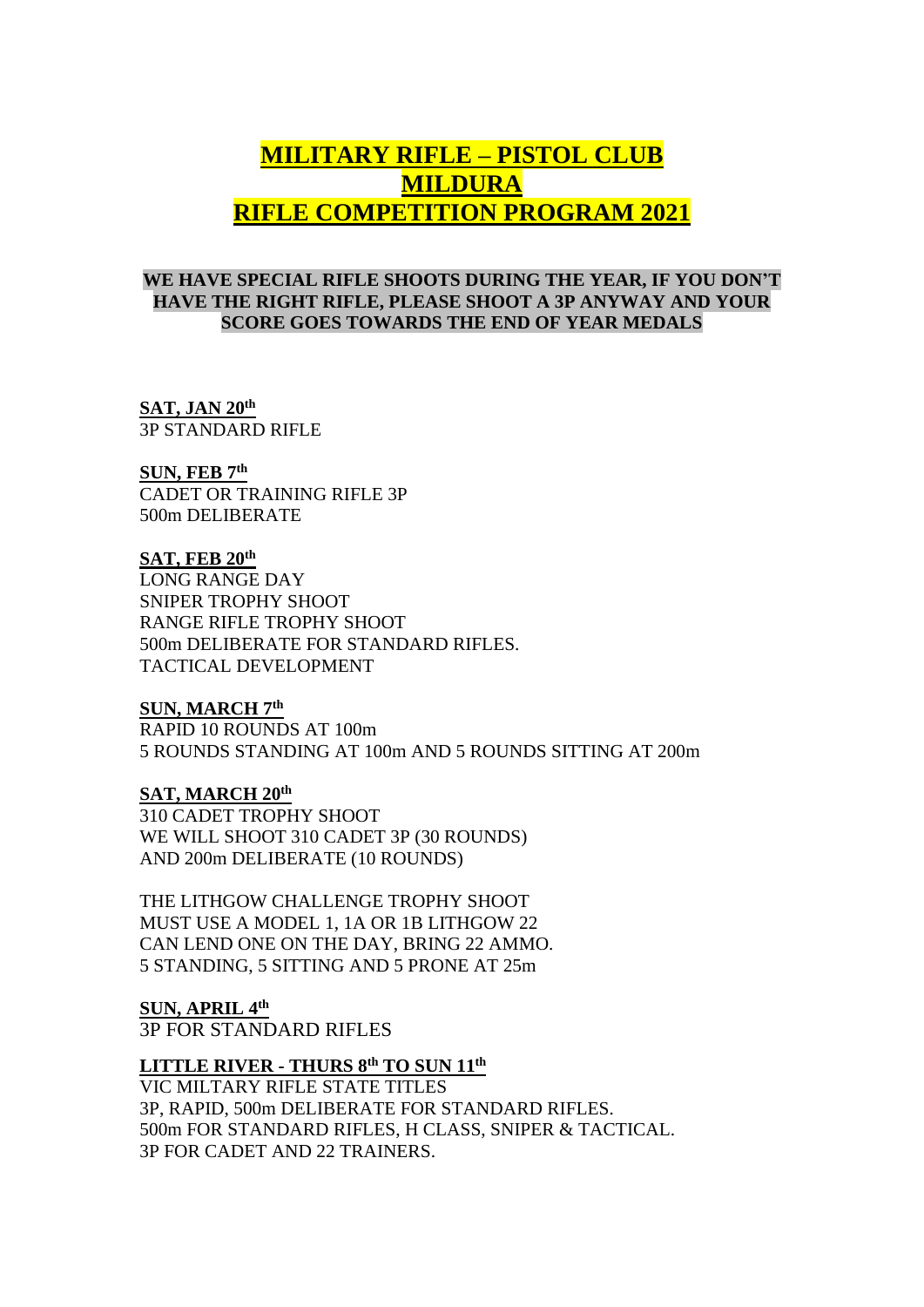**SAT, APRIL 17 th** ANZAC TROPHY SHOOT

## **SUN, MAY 2 rd**

TRAINER / CADET 3P 500 WITH ANY RIFLE (NO RULES) 338, F CLASS (SHOW OFF).

## **SAT, MAY 15 th**

THE CARBINE TROPHY SHOOT MOSIN NAGANT TROPHY SHOOT

**SUN, JUNE 6 th** RAPID AND 500m DELIBERATE

## **SAT, JUNE 19th ALL DAY RIFLE SHOOT**

THE J.D.LEVER TROPHY SHOOT RIFLE CLUB CHAMPIONSHIPS 3P , 500m DELIBERATE, CADET & TRAINING RIFLE 3P.

## **SUN, JULY 4 th**

## **MID YEAR CHRISTMAS LIKE FUN SHOOT**

NOVELTY DAY. 20 ROUNDS WITH STANDARD RIFLE 12 ROUNDS WITH ANY SCOPED CENTRE FIRE RIFLE

## **SAT, JULY 17 th ALL DAY PISTOL SHOOT**

PAT KEOGH SHOOT / PISTOL CLUB CHAMPIONSHIPS

## **SUN, AUGUST 1 st** 3P FOR STANDARD RIFLE

## **SAT, AUGUST 21st**

THE 303 TROPHY SHOOT

## **SUN, SEPT 5 th**

FATHERS DAY, PRACTICE NOTHING ORGANISED

## **FRI, SEPT 17 th**

DAY PRACTICE THEN NIGHT PISTOL SHOOT

## **SAT, SEPT 18 th**

MILDURA v's MELBOURNE CHALLENGE PROGRAM TO COME

## **SUN, OCT 3 rd**

310 CADET 3P 300 DELIBERATE – STANDARD RIFLE